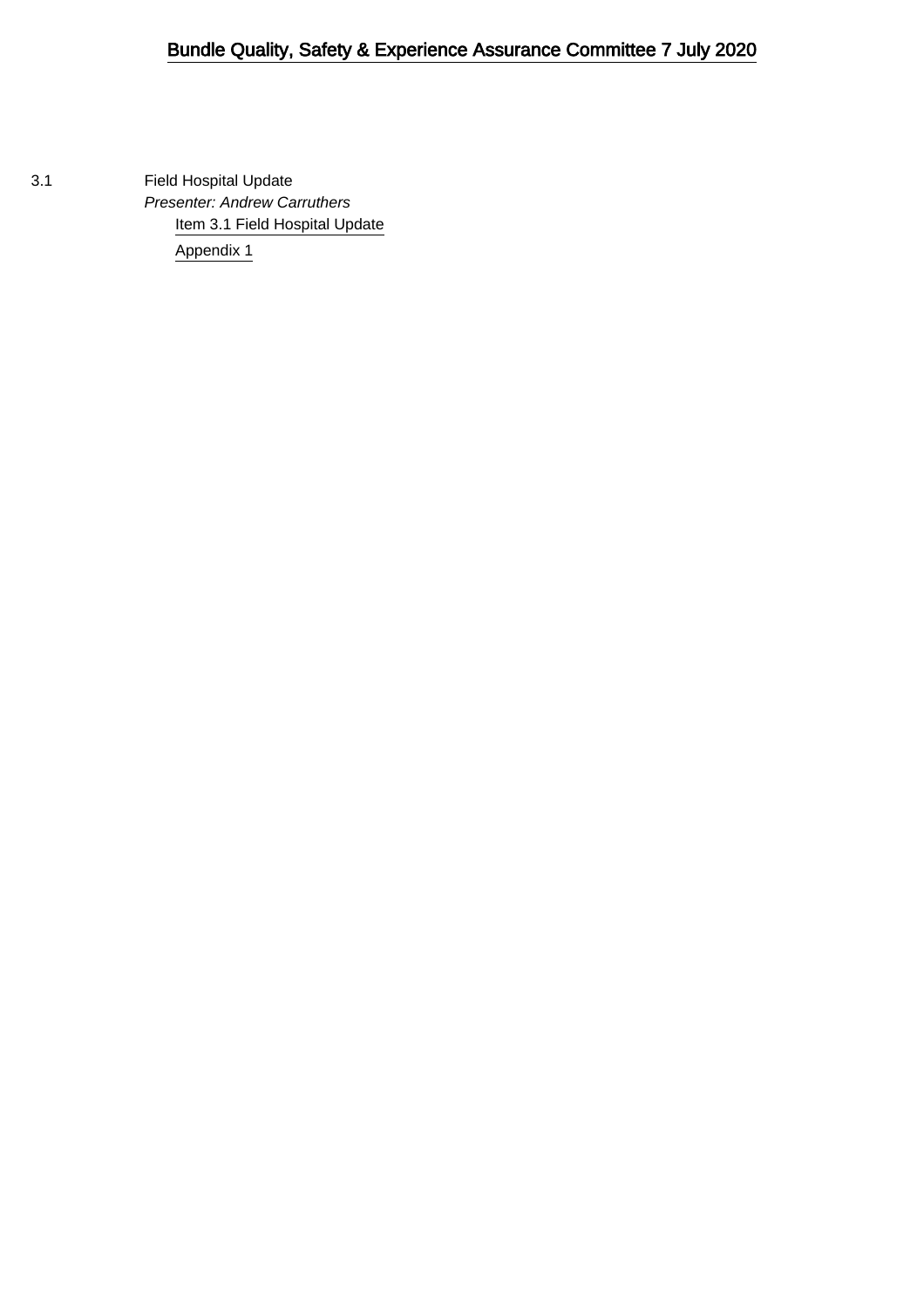

#### **PWYLLGOR ANSAWDD, DIOGELWCH A SICRHAU PROFIOD QUALITY, SAFETY AND EXPERIENCE ASSURANCE COMMITTEE**

<span id="page-1-0"></span>

| <b>DYDDIAD Y CYFARFOD:</b>    | 07 July 2020                                        |
|-------------------------------|-----------------------------------------------------|
| <b>DATE OF MEETING:</b>       |                                                     |
| <b>TEITL YR ADRODDIAD:</b>    | <b>Field Hospital Update</b>                        |
| <b>TITLE OF REPORT:</b>       |                                                     |
| <b>CYFARWYDDWR ARWEINIOL:</b> | Andrew Carruthers, Executive Director of Operations |
| <b>LEAD DIRECTOR:</b>         |                                                     |
| <b>SWYDDOG ADRODD:</b>        | Andrew Carruthers, Executive Director of Operations |
| <b>REPORTING OFFICER:</b>     |                                                     |

**Pwrpas yr Adroddiad** (dewiswch fel yn addas) **Purpose of the Report** (select as appropriate) Ar Gyfer Trafodaeth/For Discussion

#### **ADRODDIAD SCAA SBAR REPORT**

#### **Sefyllfa / Situation**

The purpose of this report is to provide the Quality, Safety and Experience Assurance Committee (QSEAC) with an update on the use of Temporary Field Hospitals (TFH) and how the quality, safety and experience of these will be monitored and reviewed.

#### **Cefndir / Background**

Within Wales, there was a clear intention at the outset of the COVID-19 outbreak, to ensure that all Local Health Boards would have sufficient capacity to deliver the best quality care possible for everyone who needed it and to ensure NHS capacity was protected in order to deal with the reasonable worst case scenario in order to save lives.

The development and commissioning of additional temporary field hospital capacity provided reassurance for clinicians, Welsh Government (WG) and the public that any additional surge required to maintain and protect capacity within acute hospitals would be available if and when needed.

A field hospital is a temporary, self-contained, self-sufficient health care facility. It can be rapidly deployed for a specified period, and its capacity expanded or contracted to meet immediate emergency demand requirements. It is also further defined as additional surge capacity where care is provided in facilities outside the traditional NHS acute or community hospital setting, for example, a local authority leisure centre, sports stadium or industrial unit. All or some of this capacity will be available for the duration of the COVID-19 pandemic, and maintained to provide the agility and flexibility required within the health and care system to respond to subsequent waves of coronavirus

As part of reviewing the ongoing potential implications of COVID-19 through 2020/21, HDdUHB has scoped alternative uses for the field hospitals in order to support the wider acute, community and social care system. Developments will continue through our Quarter 2 Annual Operating Framework response with respect to demand and capacity modelling; the potential reversion of some sites to their original usage; and any workforce, contractual, and equipping issues. To aid this process, weekly calls are now taking place with WG and we are developing both hibernation and decommissioning plans. In addition, each field hospital now has its own risk register in place.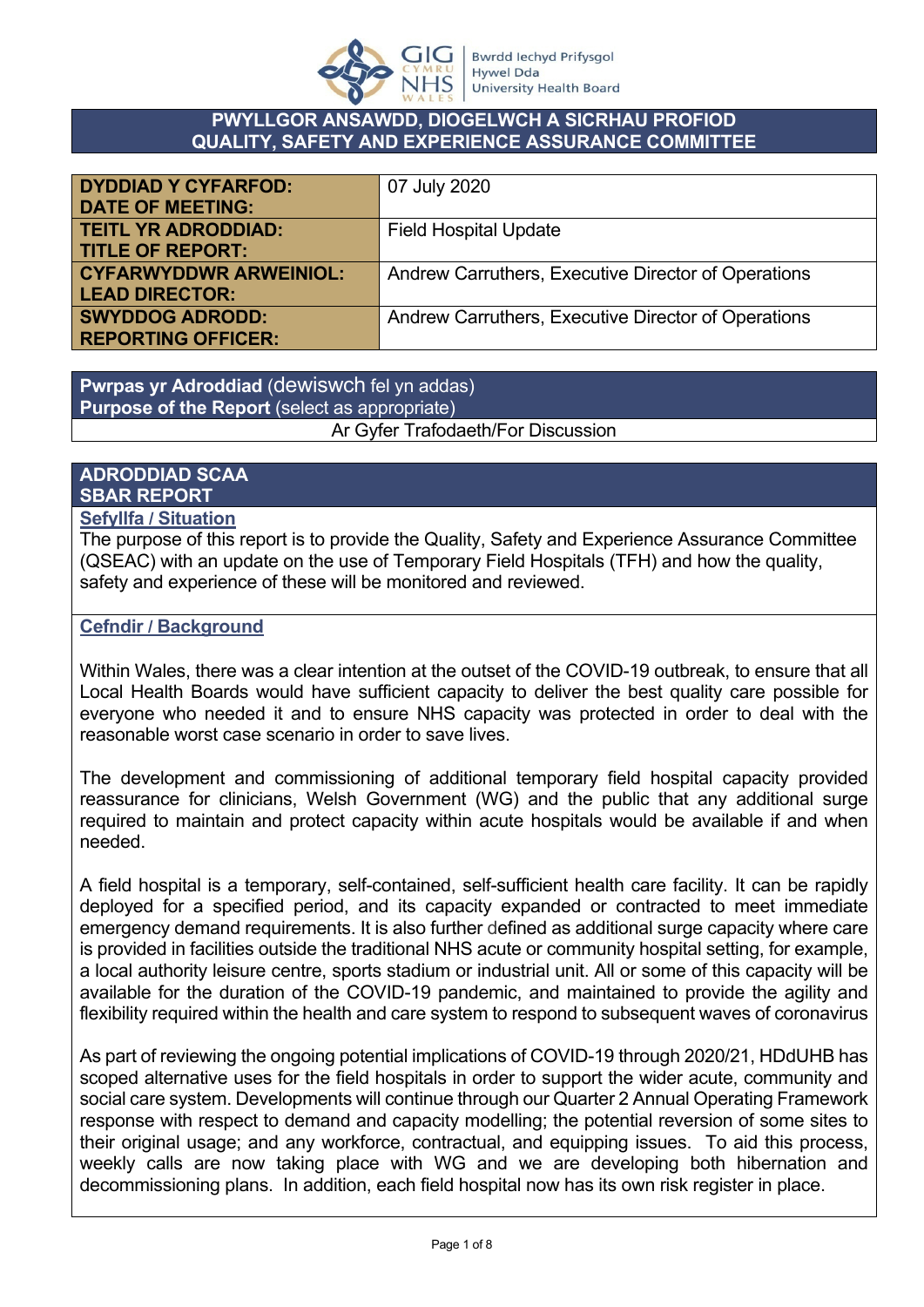#### **Asesiad** / **Assessment**

During May 2020, a draft guidance document, relating to TFHs was issued to the NHS in Wales by WG. Whilst the guidance is not prescriptive, it sets out some key considerations for Health Boards to support planning and decision making.

It is assuring to note that the models of care (MOC), outlined within the guidance are ones that HDDUHB is also actively progressing.

| <b>MOC</b>       | Who will be in the bed?                                                                                                                                                                                                        | What is the MoC                                                                                                                                                                                                                                                                                                                                                                                                                                                                                                                                                 |
|------------------|--------------------------------------------------------------------------------------------------------------------------------------------------------------------------------------------------------------------------------|-----------------------------------------------------------------------------------------------------------------------------------------------------------------------------------------------------------------------------------------------------------------------------------------------------------------------------------------------------------------------------------------------------------------------------------------------------------------------------------------------------------------------------------------------------------------|
| MOC <sub>1</sub> | Patients recovering from COVID-<br>19                                                                                                                                                                                          | A 'step-down' model with a strong emphasis<br>and focus on rehabilitation.<br>A supportive care pathway providing active<br>management of COVID-19 in those with a<br>ceiling of treatment (CoT) and end of life care<br>for those who deteriorate.<br>A low acuity active management pathway for<br>those with no CoT requiring level 0 and level 1<br>care <sup>10</sup> , including provision for those who<br>deteriorate and may require escalation and<br>transfer back to level 2 & 3 care (refer to<br>essential definitions above for levels of care). |
| MOC <sub>2</sub> | Subject to much greater variation<br>and will be influenced to a much<br>greater degree by regional versus<br>local factors and influences. It is<br>also more likely to include both<br>COVID-19 and non COVID-19<br>patients | Directed towards 'system support'. The<br>variation within this scenario is therefore greater<br>and likely to be mixed in nature in order to<br>respond to local population and possibly<br>regional population needs.                                                                                                                                                                                                                                                                                                                                         |

The following information presents an update on the nine TFH's created across 7 sites within Hywel Dda. The update specifically focuses upon:

- 1. Phased Operational Opening Plan;
- 2. Current risks;
- 3. Processes being adopted in which to measure, both patient experience and outcomes.
- 1. Phased Operational Opening Plan (see table below)

#### Which ones are operational

The temporary hospital in Carmarthen is known as Ysbyty Enfys Caerfyrddin, and is based at the Carmarthen Leisure Centre (CLC), Llansteffan Road, Johnstown. Three ward areas will provide the University Health Board with an extra 74 beds. However, in order to maintain 80% occupancy across the site, it will open in phased way, with Ward 2 opening first followed by Ward 1.

<sup>&</sup>lt;sup>10</sup> The ability to provide level 0 or level 1 type care will be dependent on the functional capacity of each individual TFH, and specifically their capability regarding the administration of oxygen. If there is no oxygen available only level 0 type care can be provided. This also means that admission/transfer criteria needs to be cognisant of the status of patients entering level 0 facilities to minimise risks associated with deteriorating patients with no CoT.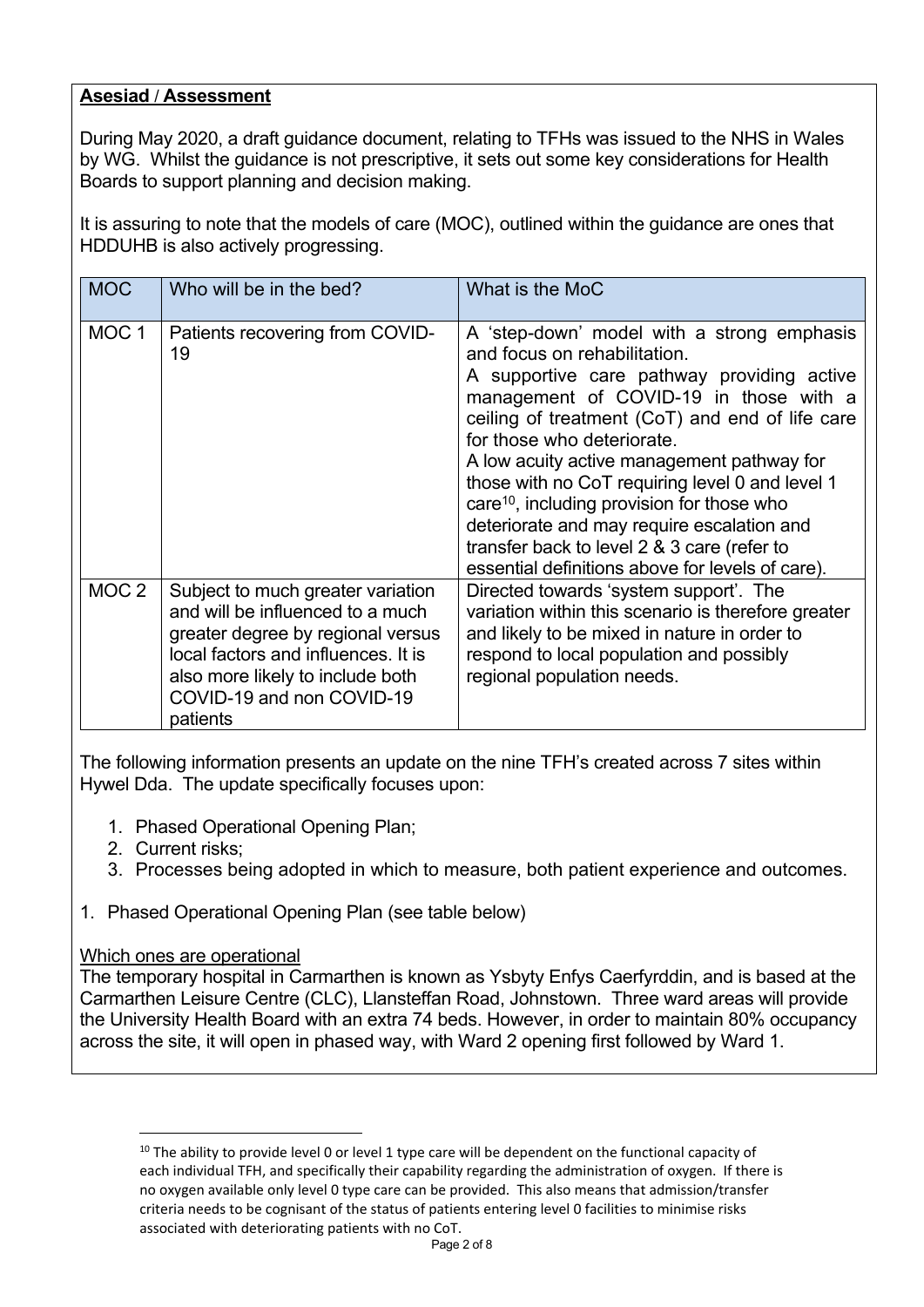- Ward 2, with a capacity of 24 beds, is due to receive its first patient's week commencing 29th June 2020.
- Patients will flow from Glangwili General Hospital (GGH);
- The patients who will be transferred will be those who no longer need medical intervention in hospital, however will require some additional help with rehabilitation or are waiting for a care package in the community;
- Each patient will need to have tested negative for COVID-19;
- In preparation for transfer, both patients and relatives have received verbal and written communication in both English and Welsh (attached at Appendix 1).

Pending remedial works, both Selwyn Samuel and Bluestone field hospitals could also become operational within 14 days of being notified. Workforce demand modelling is running alongside this with system meetings scheduled to take place in Pembrokeshire & Carmarthenshire week commencing 29th June 2020. Llanelli Leisure Centre will become operational next, although no dates have been identified as yet, and will be demand-led according to pressures within the system at any given time.

Due to the current 2 metre social distancing rules the capacity at each site has had to be reviewed. The table below highlights the revised functional capacity for each site. At this stage, the assessment assumes perspex will be installed to mitigate the number of beds that could be lost.

The team involved is working with Infection Prevention and Control (IP&C) to agree the bed reductions in accordance with IP&C guidelines. This is due to take place on sites week commencing 29th June 2020.

#### Which ones are being hibernated

The UHB has undertaken a staged response by completing hibernation plans for the following sites:

- Ysbyty Enfys Selwyn Samuel based at Selwyn Samuel Centre, Llanelli
- Ysbyty Enfys Carreg Las based at Bluestone, Pembrokeshire
- Ysbyty Enfys Llanelli based at Llanelli Leisure Centre
- Ysbyty Enfys Aberystwyth based at Plascrug Leisure Centre
- Ysbyty Enfys Aberteifi based at Cardigan Leisure Centre
- Ysbyty Enfys Scarlets based at Parc Y Scarlets, Llanelli Barn
- Ysbyty Enfys Scarlets based at Parc Y Scarlets, Llanelli Stadium

#### Which ones are being decommissioned

The UHB has agreed to proceed to decommission Ysbyty Enfys Aberystwyth – Penweddig Comprehensive School. This is due to be completed by 2<sup>nd</sup> August 2020; the building will then be handed back to the Local Authority.

|   |                                                                         | <b>Bed Complement</b> |                   |
|---|-------------------------------------------------------------------------|-----------------------|-------------------|
|   | <b>Phased Operational Opening Plan for TFH</b>                          | Original<br>Volume    | Reduced<br>Volume |
|   | Ysbyty Enfys Caerfyrddin - based at Carmarthen<br><b>Leisure Centre</b> | 93                    | 74                |
| 2 | Ysbyty Enfys Selwyn Samuel - based at Selwyn<br>Samuel Centre, Llanelli | 120                   | 107               |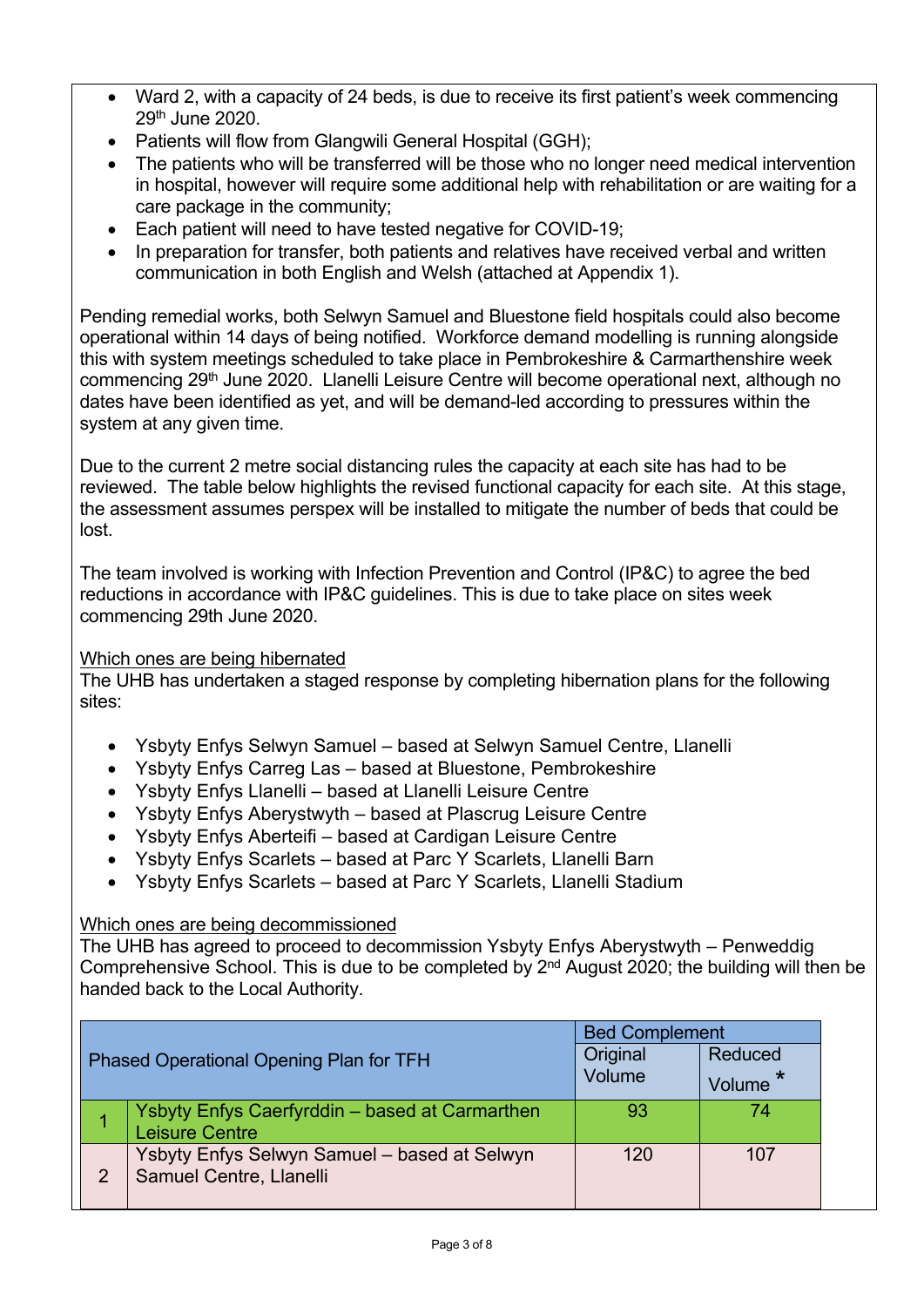| 3              | Ysbyty Enfys Carreg Las - based at Bluestone,<br>Pembrokeshire        | 123 | <b>TBC</b> |  |
|----------------|-----------------------------------------------------------------------|-----|------------|--|
| $\overline{4}$ | Ysbyty Enfys Llanelli - based at Llanelli Leisure<br>Centre           | 95  | 69         |  |
| 5              | Ysbyty Enfys Aberystwyth – based at Plascrug<br><b>Leisure Centre</b> | 52  | 52         |  |
| 6              | Ysbyty Enfys Aberteifi - based at Cardigan Leisure<br>Centre          | 48  | 37         |  |
|                | Ysbyty Enfys Scarlets - based at Parc Y Scarlets,<br>Llanelli Barn    | 266 | 149        |  |
| 8              | Ysbyty Enfys Scarlets – based at Parc Y Scarlets,<br>Llanelli Stadium | 80  | 64         |  |
| 9              | <b>Ysbyty Enfys Penweddig Comprehensive School</b>                    | 51  | <b>NA</b>  |  |

| $Key-$                                                             | Ready | Hibernating | <b>Hibernating</b> | Decommission |
|--------------------------------------------------------------------|-------|-------------|--------------------|--------------|
|                                                                    |       |             |                    |              |
| Operational                                                        |       | but could   |                    |              |
| timelines                                                          |       | be          |                    |              |
|                                                                    |       | operational |                    |              |
|                                                                    |       | within 14   |                    |              |
|                                                                    |       | days of     |                    |              |
|                                                                    |       | being       |                    |              |
|                                                                    |       | notified    |                    |              |
| *<br>Capacity reduced due to both social distancing measures (with |       |             |                    |              |
|                                                                    |       |             |                    |              |

Perspex) and 80% occupancy

#### 2. Current Risks

Corporate risks actively being managed are as follows:

- Administrative and management support has become more challenging after original staff deployments have returned to substantive posts;
- Storage facilities for excess equipment/ or alternative reallocation of equipment not in place prior to decommissioning commencing;
- Delivering the required workforce model may delay commissioning plans or prove to be unachievable.

Local TFH risks actively being managed are as follows:

TFH are all located in sites that are not owned by the Health Board and therefore carry some risk as to their ongoing availability, which will largely be driven by Government decisions to lift lock down restrictions. There are 2 sites of particular concern:

• PYS – Stadium and Training Barn

There are rumours that professional rugby will return in August/September 2020 behind closed doors and therefore it is likely that the Scarlets rugby club will imminently request the return of the area in the stadium that has been converted to a ward. This area is the least appropriate clinically for use and it is therefore suggested de-commissioning plans are prepared to support the return of the site when the request is made.

There is a similar issue with the training barn, which provides a significant level of capacity in our surge response although the intentions around this seem less clear than the stadium. Other professional clubs (Cardiff Blues and the Ospreys) have already requested the return of their equivalent facilities from their Health Boards however no indication has been received by HDdUHB from the Scarlets. The Local Authority who brokered the original deal to use the site are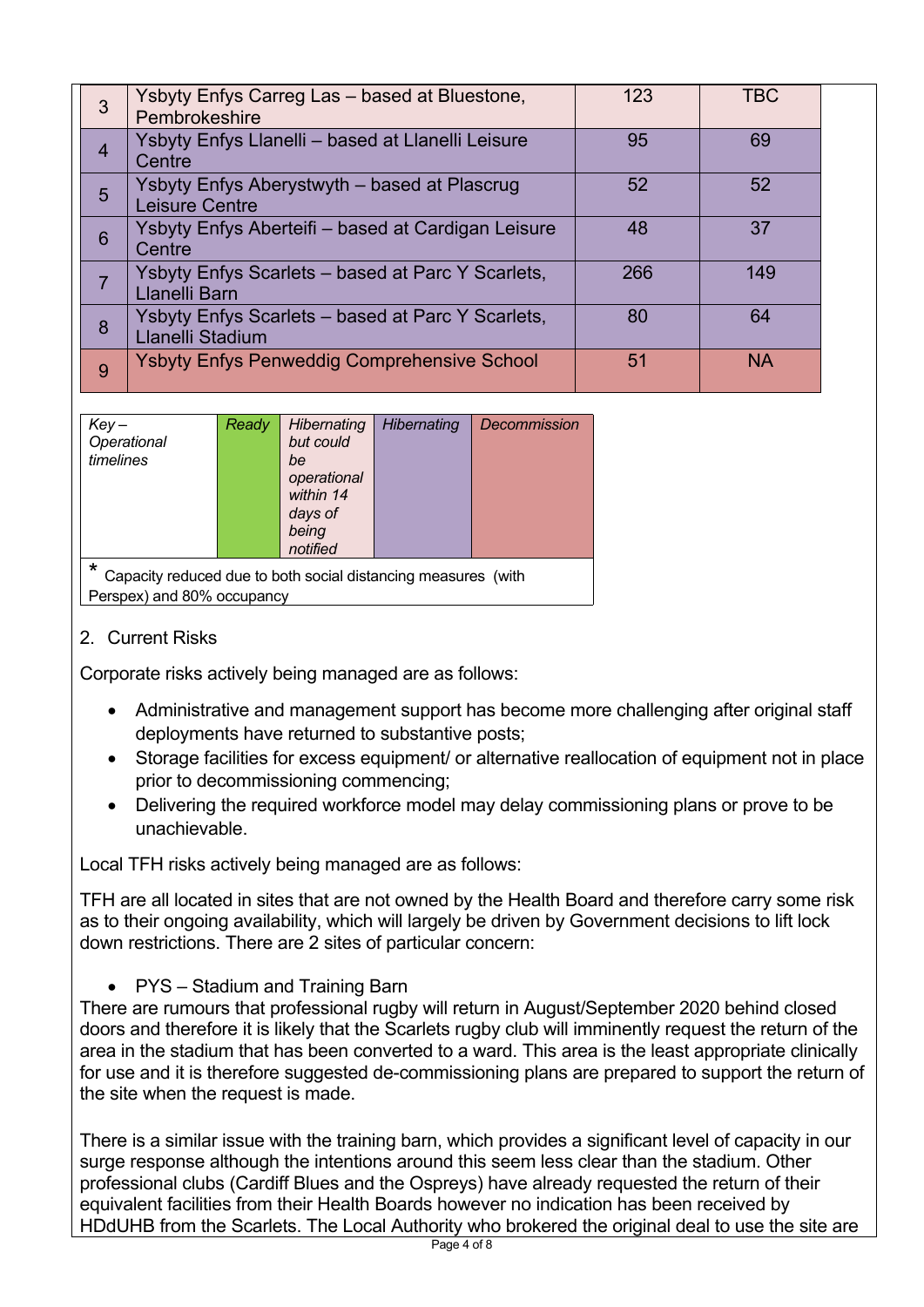liaising with the rugby club to understand their planning assumptions for a restart of professional rugby. Once this is understood, there will be more clarity on the impact this will have on the wider Health Board capacity plan.

#### • Bluestone

The Health Board continues to work with Pembrokeshire County Council and Bluestone to ensure the higher water quality standards required for the provision of care in a health care facility, are met.

The Executive Directors of Finance and Operations meet fortnightly with the owners and senior management team of Bluestone. Those discussions indicate that the owners are content at this stage to allow the Health Board to continue to occupy the adventure barn for as long as the modelling indicates there is the possibility the capacity is required. Plans are being developed by Bluestone to re-open the site once WG issues further guidance to the tourism industry in Wales; however at this stage the barn will still be available as a field hospital facility.

3. Processes being adopted in which to measure, both patient experience and outcomes

Integral to the WG guidance is the population health outcome approach, indicating the importance of maintaining a focus on people and their outcomes, and within the context of the guidance, the following performance measure are outlined as a measure to evaluate how well a service is working.

#### **The Outcomes We Want for People in Wales**

- People in Wales remain healthy and protected from the four harms associated with coronavirus and COVID-19.
- If they are affected, they recover and enjoy a return to maximum levels of independence, health and wellbeing.
- For those at the end of life, they and their loved ones feel supported and cared for.

In terms of performance measures, these are directly attributable to specific services and support understanding of how well services, such as TFHs, are working and contributing to the outcome and indicators. As such, WG advises it will be necessary to collaboratively develop performance measures for TFHs in order to identify their unique contribution to outcomes. This work is being led nationally.

In preparation for treating patients within TFHs, the following have been developed with the aim of ensuring both patient experience and patient outcomes can be measured and reviewed:

- 1. Patient Outcomes Framework for Field Hospitals;
- 2. Patient experience of NHS care during the Coronavirus emergency will be sought before patient's transfer, during their stay at a TFH and after discharge via Survey Monkey.

The following measures have been agreed with the clinical multi-disciplinary team, to be collected to inform the outcome framework for TFHs.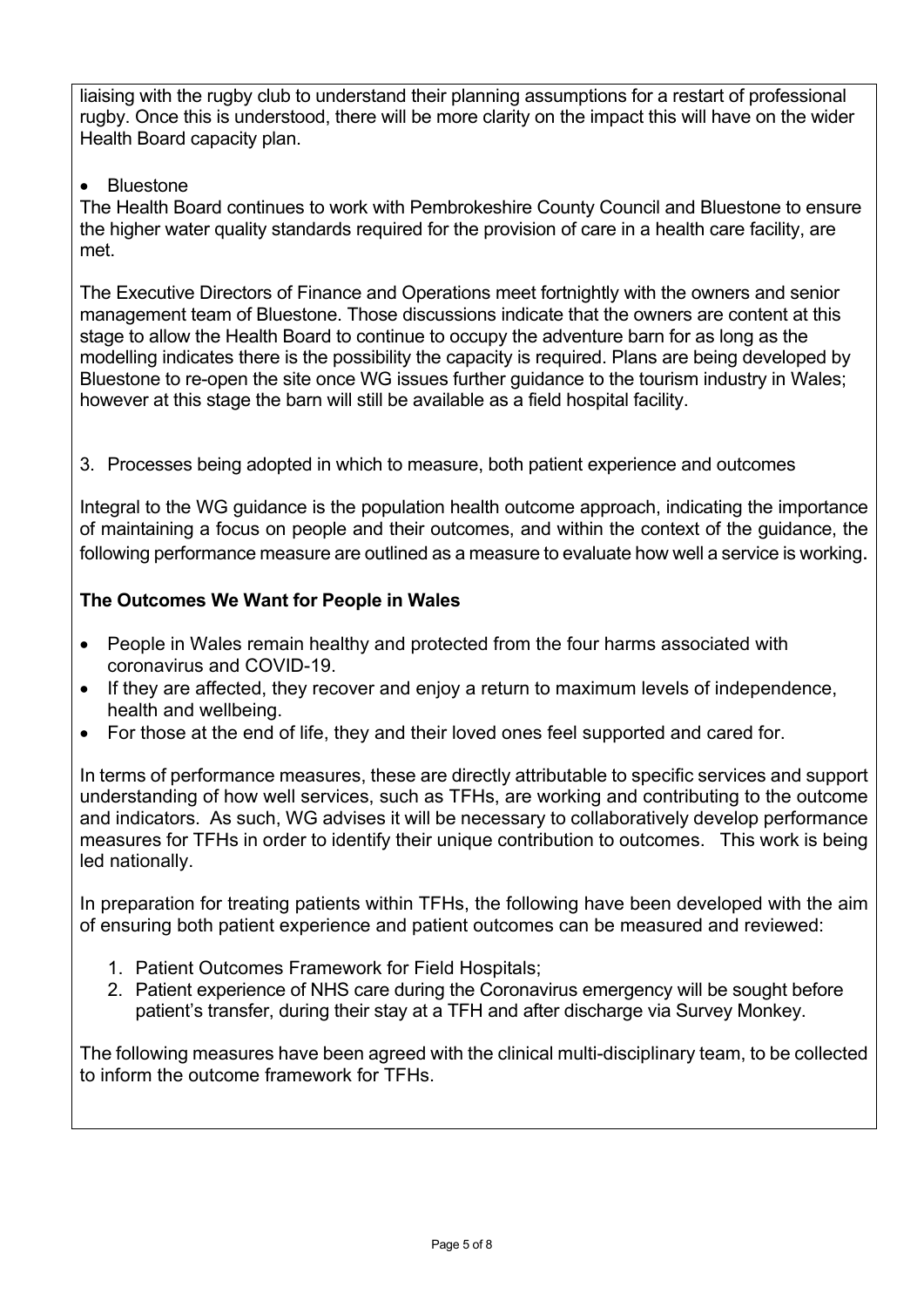| <b>Patient Outcomes Framework Field Hospitals</b>                            |                                   |                                                            |  |  |
|------------------------------------------------------------------------------|-----------------------------------|------------------------------------------------------------|--|--|
| Measure                                                                      | <b>Domain</b>                     | <b>Method and data collection Tool</b>                     |  |  |
| Number of falls per week                                                     | Quality/safety                    | <b>Normal reporting</b>                                    |  |  |
| Number of patients diagnosed with<br>delirium per week*                      | Quality/safety                    | <b>4AT in documentation</b>                                |  |  |
| Number of patients being treated for<br>HAT (newly diagnosed) per week       | Quality/safety                    | <b>Normal reporting</b>                                    |  |  |
| Avg level of functional mobility per<br>week*                                | Quality                           | <b>Elderly Mobility Scale in documentation</b>             |  |  |
| Number of discharges per week                                                | <b>Effectiveness</b>              | <b>IRIS</b>                                                |  |  |
| Number of patients being treated for<br>a HIA (newly diagnosed) per week     | Quality/safety                    | <b>Normal reporting</b>                                    |  |  |
| Number of newly developed<br>pressure damage areas per week**                | Quality/safety                    | <b>Normal reporting</b>                                    |  |  |
| Number of newly developed<br>moisture damage areas per week**                | Quality/safety                    | <b>Normal reporting</b>                                    |  |  |
| Avg Hand Grip Stenght per week*                                              | Quality                           | Dynamometer, documented in notes                           |  |  |
| Number of reported medication<br>errors per week- prescribing                | <b>Safety</b>                     | <b>Normal reporting</b>                                    |  |  |
| Number of reported medication<br>errors per week- dispensing                 | <b>Safety</b>                     | <b>Normal reporting</b>                                    |  |  |
| <b>Number of reported medication</b><br>errors per week- administation       | Safety                            | <b>Normal reporting</b>                                    |  |  |
| Number of reported incidence of<br>violence/aggression per week              | Safety                            | <b>Normal reporting</b>                                    |  |  |
| Avg level of anxiety and depression<br>per week*                             | Quality/safety                    | HADS score, electronic by Patient experience team          |  |  |
| <b>Frailty</b>                                                               | Quality                           | Rookwood score in documentation                            |  |  |
| Number of transfers to acute hospital<br>per week, plus reasons for transfer | Quality, safety,<br>effectiveness | IRIS, ward based data collection template (ward<br>clerck) |  |  |
| Use of anti-psychotic / anti-<br>depressant medication per week*             | Quality/safety                    | Pharmacy stock /presciption by ward on system              |  |  |

**\* new measures for field hospital**

\*\* **not been through scrutiny panel**

A further report will be presented to QSEAC in August 2020 to include an update against the measures, following the opening of Ysbyty Enfys Caerfyrddin.

#### **Argymhelliad / Recommendation**

The Quality, Safety and Experience Assurance Committee (QSEAC) is requested to note the current Field Hospital Update.

| Amcanion: (rhaid cwblhau)<br><b>Objectives: (must be completed)</b>     |     |                                                                                                                                                                                                                                                                                                                      |
|-------------------------------------------------------------------------|-----|----------------------------------------------------------------------------------------------------------------------------------------------------------------------------------------------------------------------------------------------------------------------------------------------------------------------|
| <b>Committee ToR Reference:</b><br>Cyfeirnod Cylch Gorchwyl y Pwyllgor: | 4.5 | Provide assurance that the organisation, at all<br>levels, has the right governance arrangements<br>and strategy in place to ensure that the care<br>planned or provided across the breadth of the<br>organisation's functions, is based on sound<br>evidence, clinically effective and meeting<br>agreed standards. |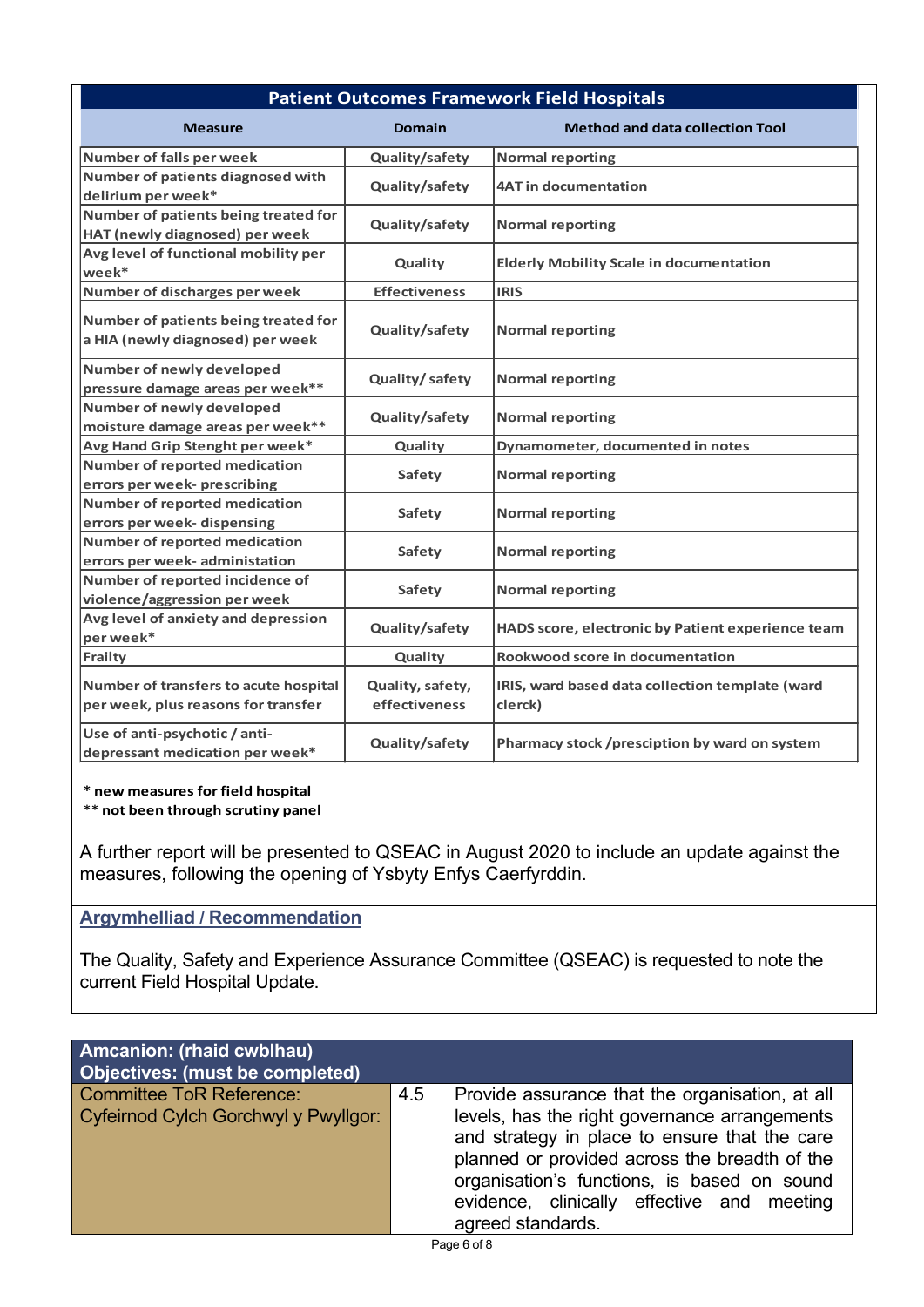| Cyfeirnod Cofrestr Risg Datix a Sgôr<br>Cyfredol:<br>Datix Risk Register Reference and<br>Score:                                                  | <b>Risk Reference 854</b>                                                                                                                                                                                                                                                                                                                                                                                                                       |
|---------------------------------------------------------------------------------------------------------------------------------------------------|-------------------------------------------------------------------------------------------------------------------------------------------------------------------------------------------------------------------------------------------------------------------------------------------------------------------------------------------------------------------------------------------------------------------------------------------------|
| Safon(au) Gofal ac lechyd:<br>Health and Care Standard(s):                                                                                        | 2. Safe Care<br>3.1 Safe and Clinically Effective Care<br>5. Timely Care                                                                                                                                                                                                                                                                                                                                                                        |
| Nodau Gwella Ansawdd:<br><b>Quality Improvement Goal(s):</b>                                                                                      | Protect Patients From Avoidable Harm From care<br>Focus On What Matters To Patients, Service Users,<br>Their Families and Carers, and Our Staff<br>Reduce Unwarranted Variation and Increase Reliability                                                                                                                                                                                                                                        |
| <b>Amcanion Strategol y BIP:</b><br><b>UHB Strategic Objectives:</b>                                                                              | 4. Improve the productivity and quality of our services<br>using the principles of prudent health care and the<br>opportunities to innovate and work with partners.<br>5. Deliver, as a minimum requirement, outcome and<br>delivery framework work targets and specifically<br>eliminate the need for unnecessary travel & waiting<br>times, as well as return the organisation to a sound<br>financial footing over the lifetime of this plan |
| <b>Amcanion Llesiant BIP:</b><br><b>UHB Well-being Objectives:</b><br><b>Hyperlink to HDdUHB Well-being</b><br>Objectives Annual Report 2018-2019 | 10. Not Applicable                                                                                                                                                                                                                                                                                                                                                                                                                              |

| <b>Gwybodaeth Ychwanegol:</b><br><b>Further Information:</b>                                                                                                                                                      |                             |  |
|-------------------------------------------------------------------------------------------------------------------------------------------------------------------------------------------------------------------|-----------------------------|--|
| Ar sail tystiolaeth:<br><b>Evidence Base:</b>                                                                                                                                                                     | WG Field Hospital Guidance  |  |
| <b>Rhestr Termau:</b><br><b>Glossary of Terms:</b>                                                                                                                                                                | Contained within the report |  |
| Partïon / Pwyllgorau â ymgynhorwyd<br>ymlaen llaw y Pwyllgor Ansawdd,<br>Diogelwch a Sicrhau Profiod:<br>Parties / Committees consulted prior<br>to Quality, Safety and Experience<br><b>Assurance Committee:</b> | None                        |  |

| <b>Effaith: (rhaid cwblhau)</b><br>Impact: (must be completed)    |                                                                                     |
|-------------------------------------------------------------------|-------------------------------------------------------------------------------------|
| <b>Ariannol / Gwerth am Arian:</b><br><b>Financial / Service:</b> | Using resources set up to deal with COVID-19 will<br>alleviate acute site pressures |
|                                                                   |                                                                                     |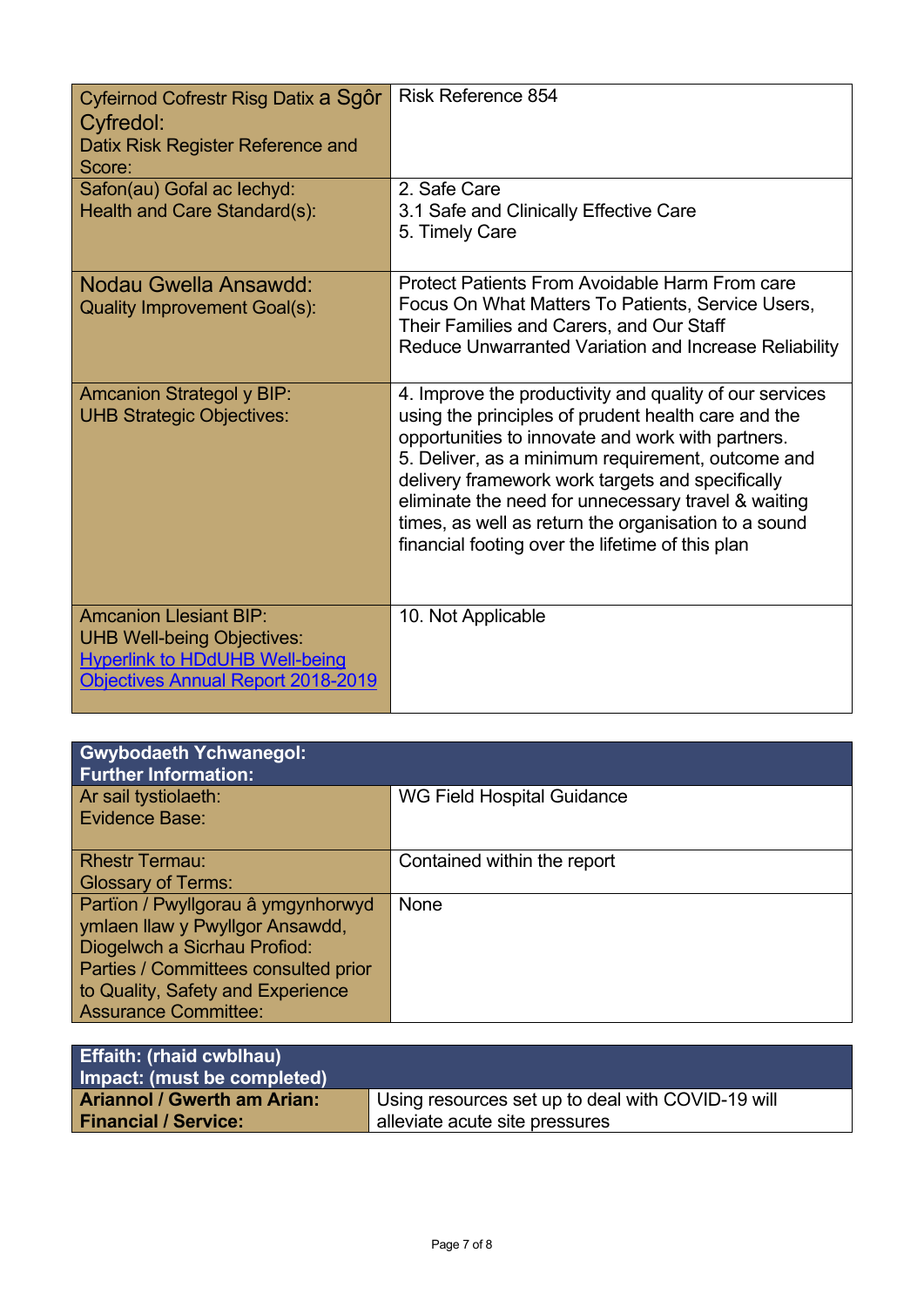| <b>Ansawdd / Gofal Claf:</b><br><b>Quality / Patient Care:</b> | Included within the report                                                                                                                                                                                                                                                                                                  |
|----------------------------------------------------------------|-----------------------------------------------------------------------------------------------------------------------------------------------------------------------------------------------------------------------------------------------------------------------------------------------------------------------------|
| Gweithlu:<br><b>Workforce:</b>                                 | Referenced within the report where applicable                                                                                                                                                                                                                                                                               |
| Risg:<br><b>Risk:</b>                                          | <b>Risk Reference 854</b><br>Likelihood recognises that limits to our ability to grow our<br>bed base reduce the risk of over-capacity and our<br>modelling is informing the scale of gap. Field hospital<br>development is also staged so later stages may be able to<br>be postponed as real world data becomes apparent. |
| <b>Cyfreithiol:</b><br>Legal:                                  | Referenced in the report where applicable                                                                                                                                                                                                                                                                                   |
| <b>Enw Da:</b><br><b>Reputational:</b>                         | Included within the report                                                                                                                                                                                                                                                                                                  |
| <b>Gyfrinachedd:</b><br><b>Privacy:</b>                        | Not applicable                                                                                                                                                                                                                                                                                                              |
| <b>Cydraddoldeb:</b><br><b>Equality:</b>                       | Not applicable                                                                                                                                                                                                                                                                                                              |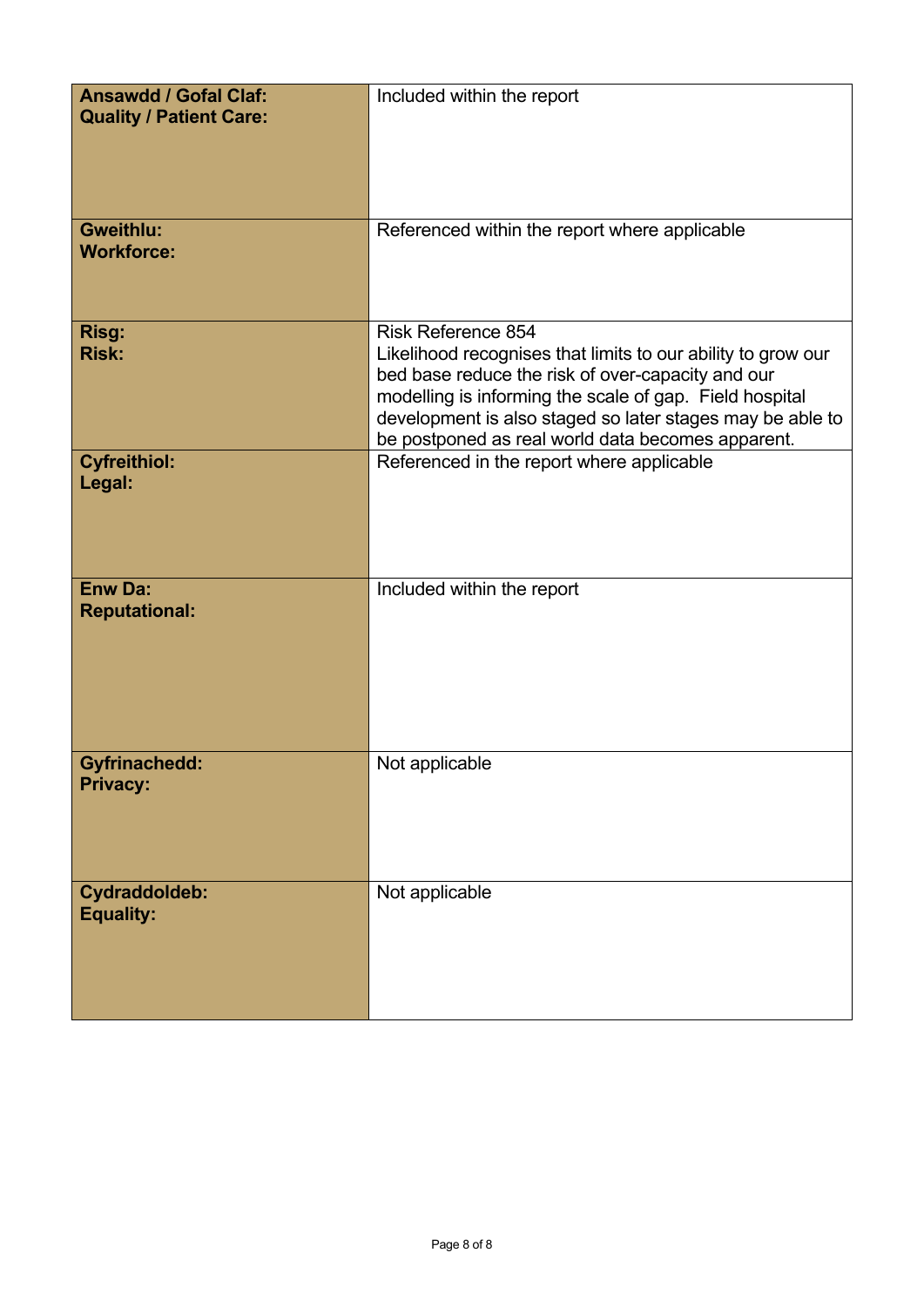<span id="page-9-0"></span>

**Bwrdd lechyd Prifysgol Hywel Dda University Health Board** 



# **YSBYTY ENFYS CAERFYRDDIN**

Over the past few months, in response to the Covid-19 Pandemic, we have developed a number of new field hospitals (temporary hospitals) across the Hywel Dda Health Board area.

Whilst the number of Covid-19 cases currently remains low across our region, it is expected that the patient numbers will continue to rise and fall over the coming months. The way in which our hospitals operate across Hywel Dda has been changed to ensure that patients who have tested positive for Covid-19 are kept separate from patients who do not have Covid-19, to minimise the risk of infection. This means that we do not have the same level of capacity to treat patients and deliver services in the same way. We will therefore be using the temporary hospitals to allow us to restart urgent services, including cancer care and important surgery for our patients.

The temporary hospital in Carmarthen is known as Ysbyty Enfys Caerfyrddin, and is based at the Carmarthen Leisure Centre, Llansteffan Road, Johnstown.

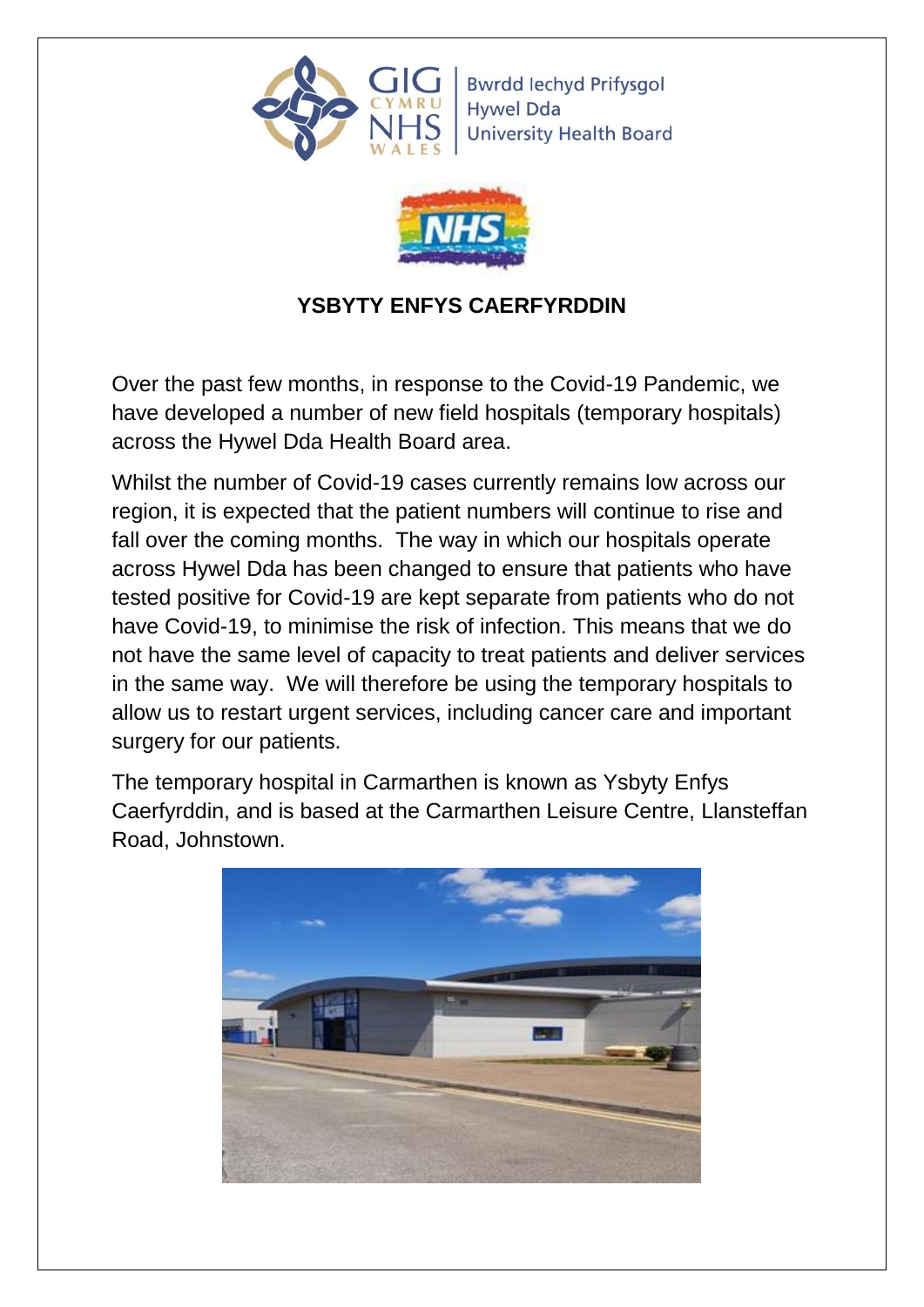

Patients who no longer need medical intervention in hospital, but who need some additional help in recuperating, or are waiting for a care package in the community, will be transferred from Glangwili Hospital to Ysbyty Enfys Caerfyddin. Only patients who have tested negative for Covid-19 will be transferred.

We are committed to ensuring that all patients have a positive experience during their stay at Ysbyty Enfys Caerfyddin and across all of our hospitals and facilities.

There is an experienced team of nurses, doctors, consultants and therapists who will continue to provide you with excellent care.

We have been fortunate in being able to use facilities in the Hywel Dda community, such as the Carmarthen Leisure Centre, allowing us to create additional temporary hospitals quickly, so that we could respond to the demands of the pandemic.



Ysbyty Enfys Caerfyddin will therefore look and feel a little different to what you would normally expect from a hospital, such as Glangwili Hospital. It will care for up to 28 patients at one time, but this number may need to be increased or decreased during certain periods. Most will be cared for in ward 2 of Ysbyty Enfys Caerfyddin pictured below: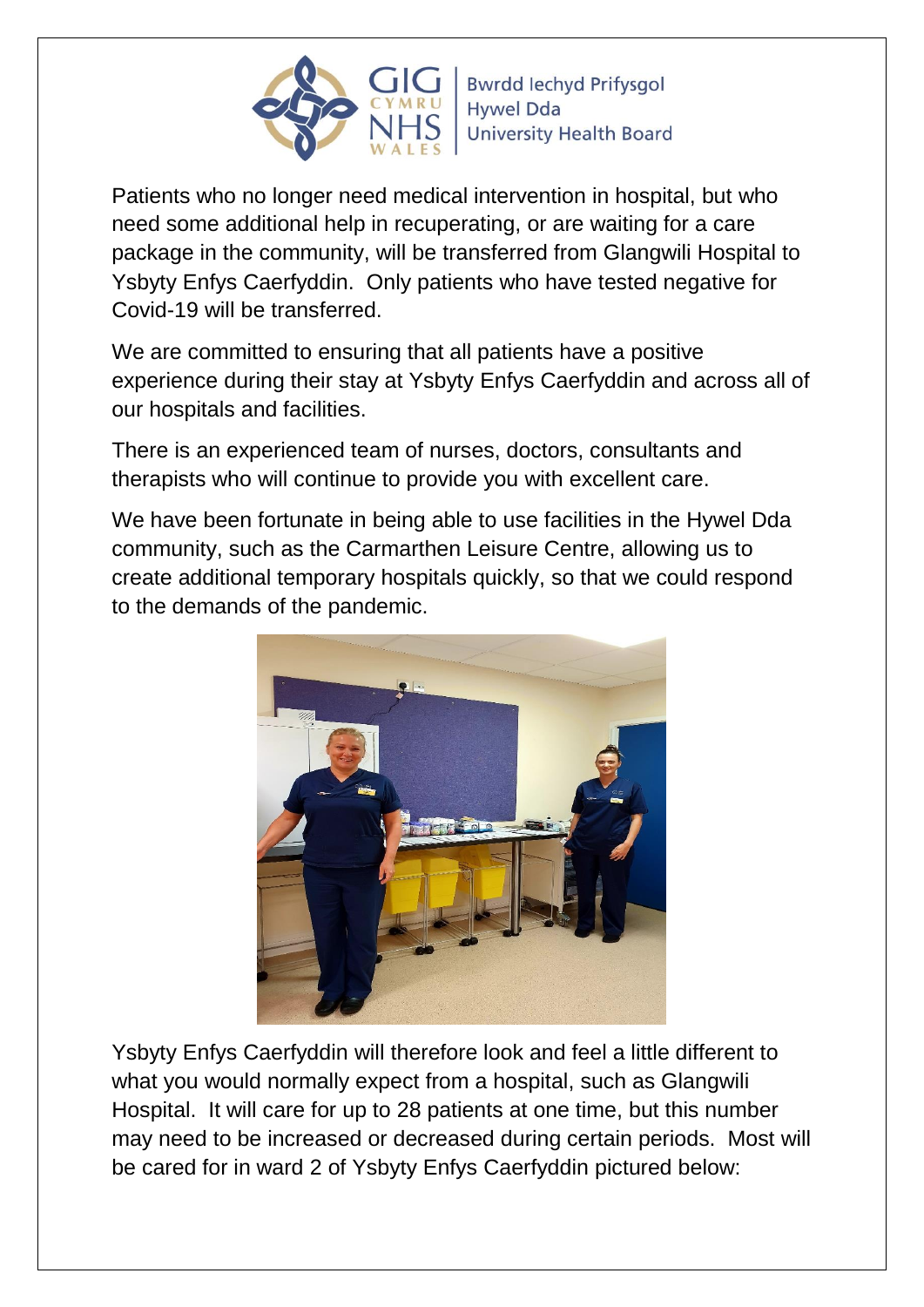

Bwrdd Iechyd Prifysgol **Hywel Dda** University Health Board





There may be a need for some patients to be cared for in the smaller ward 3 of Ysbyty Enfys Caerfyddin, pictured below: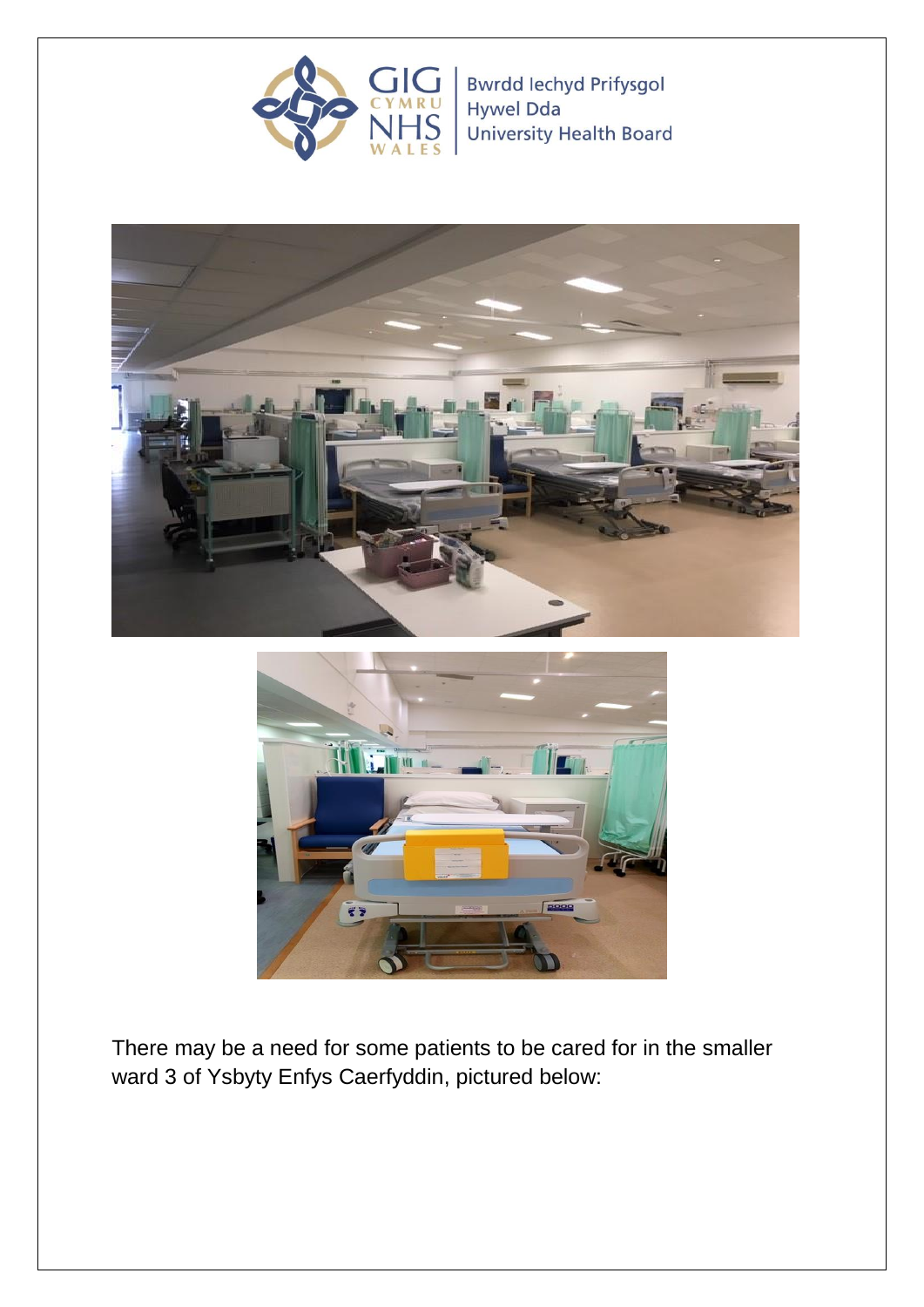

Bwrdd Iechyd Prifysgol<br>Hywel Dda University Health Board



Ysbyty Enfys Caerfyddin will have designated facilities for treatments and therapy:

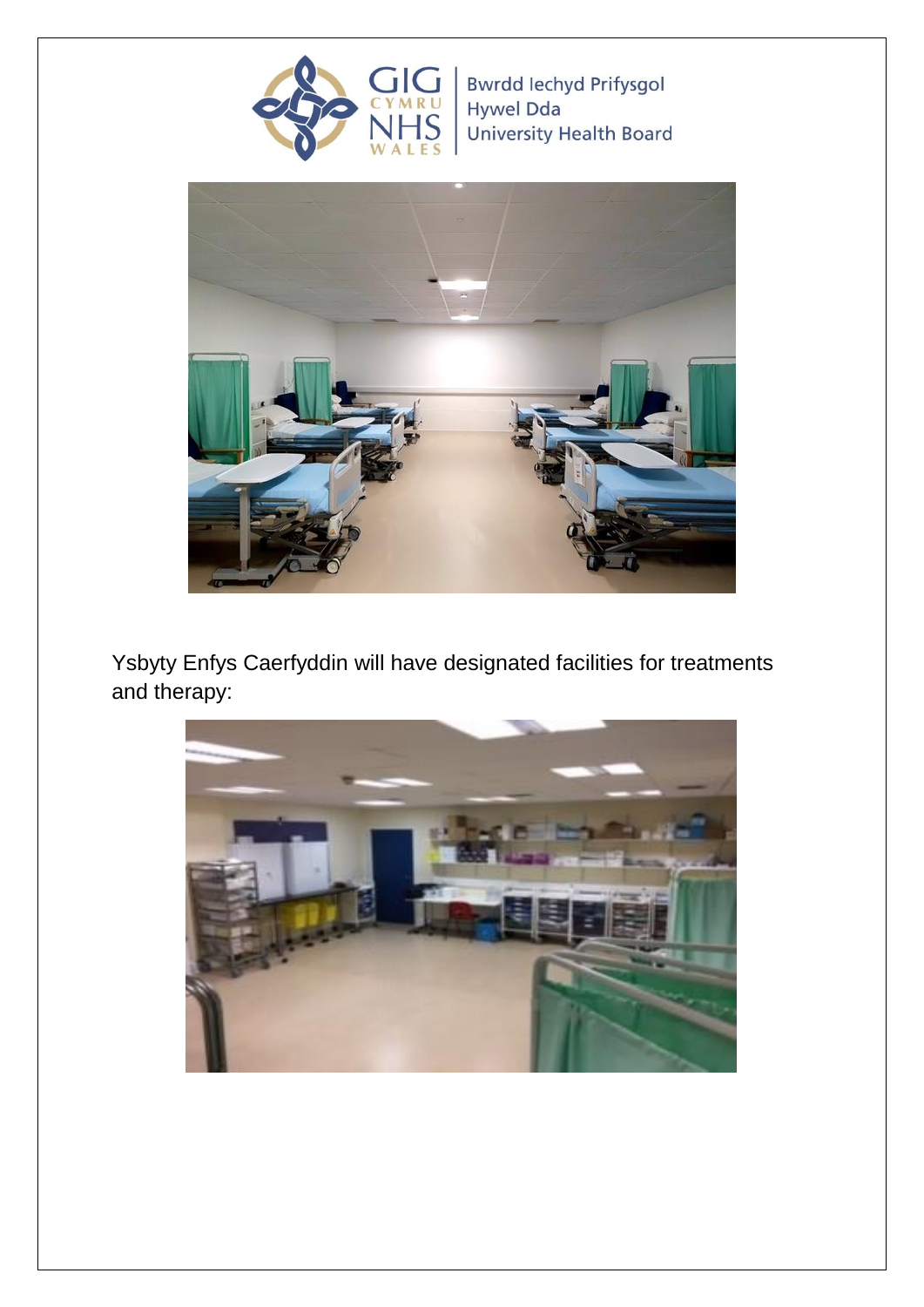

We understand that patients and their relatives will have some questions about the transfer and will want reassurance about the care and treatment to be provided.

Below we have answered some of the questions you may have, but please do not hesitate to ask us for any further information:

## **Will I receive the same level of care as I did at Glangwili Hopsital, and will my Consultant still be responsible for my care?**

Patients who transfer to Ysbyty Enfys Caerfyddin will no longer need treatment in a hospital, but need some further help in recuperating before being discharged.

However, please be assured that an experienced team of doctors, nurses and therapists will continue to provide your care. This team includes a Consultant who will oversee the care of the patients in this hospital.

## **Will there be doctors be based at Ysbyty Enfys Caerfyddin?**

Yes. Doctors will be speaking with the nursing staff throughout the day and will be undertaking ward rounds in the same way as they do when you were at Glangwili Hospital.

#### **What if I become unwell and my clinical condition gets worse?**

Our Consultant and nursing team will be closely monitoring all patients, and if the need arises, any patient can will be transferred back to the care of another hospital if needed. Transport will be available to enable this to happen when needed.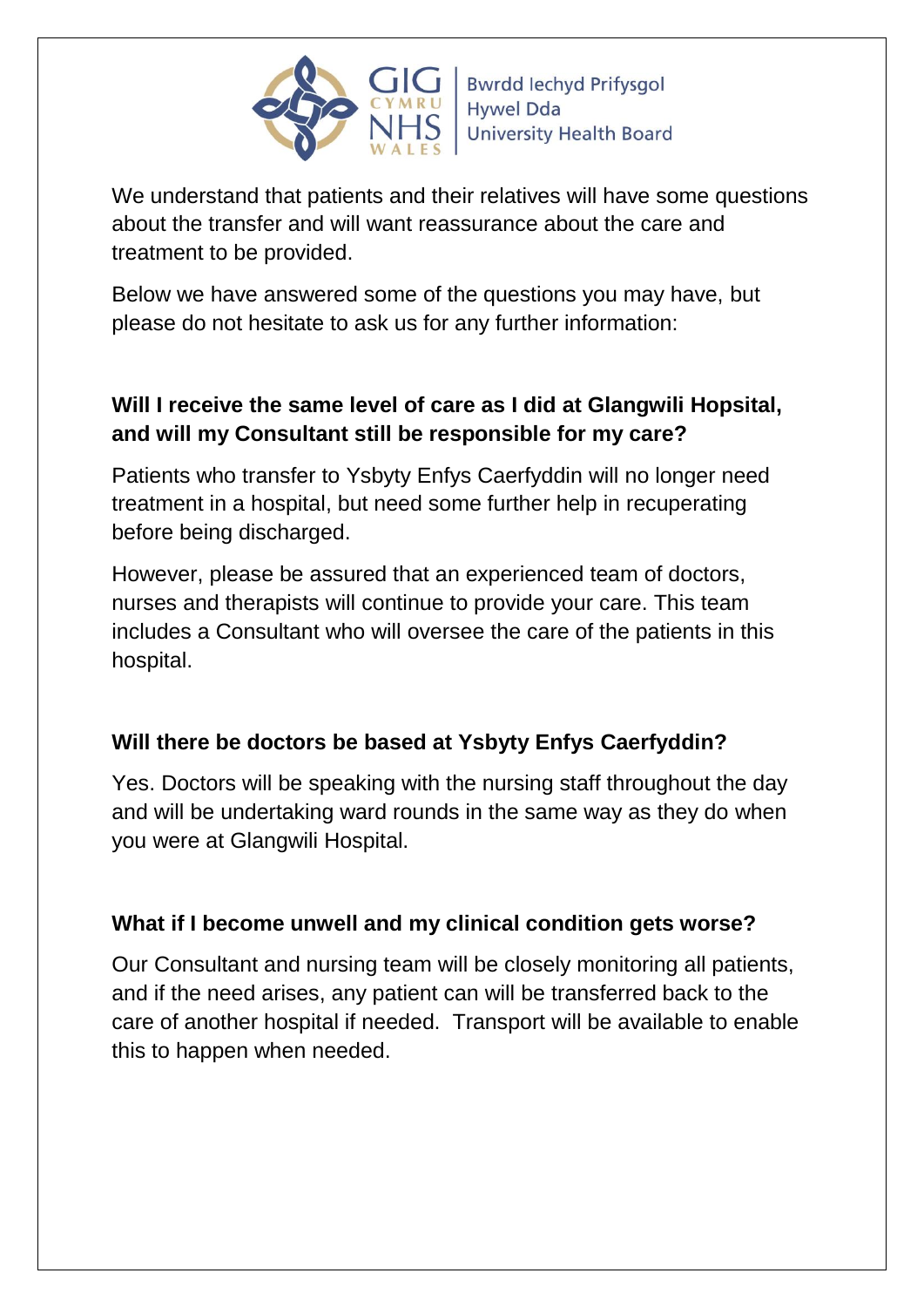

### **Will there be other patients at Ysbyty Enfys Caerfyddin who have Covid-19?**

Only patients who have tested negative for Covid-19 will be transferred to Ysbyty Enfys Caerfyddin.

### **Will my family still be able to visit?**

Currently, the visiting policy does not allow visiting, only in exceptional circumstances.

The Covid-19 virus presents significant risks to patients who are unwell, and it is in your interests that restrictions to the visiting policy have been made. However, our Family Liaison Team will ensure that there is regular contact between you and your family members and will assist you in speaking to them by phone or by video calling or passing on letters and messages.

Information on the visiting policy can be provided or can be obtained by accessing the following web address

https://gov.wales/hospital-visiting-during-coronavirus-outbreak-guidance

#### **How many patients will be at Ysbyty Enfys Caerfyddin?**

There will be up to 28 patients at any one time - the number of patients will range at different times.

### **Will Ysbyty Enfys Caerfyddin have the same facilities as Glangwili Hospital?**

Ysbyty Enfys Caerfyddin is based at the leisure centre, it does look very different to what you have experienced at Glangwili Hospital.

As the layout will be different, you will be accompanied by a member of staff, at all times, when accessing any of the facilities including toilet and shower rooms.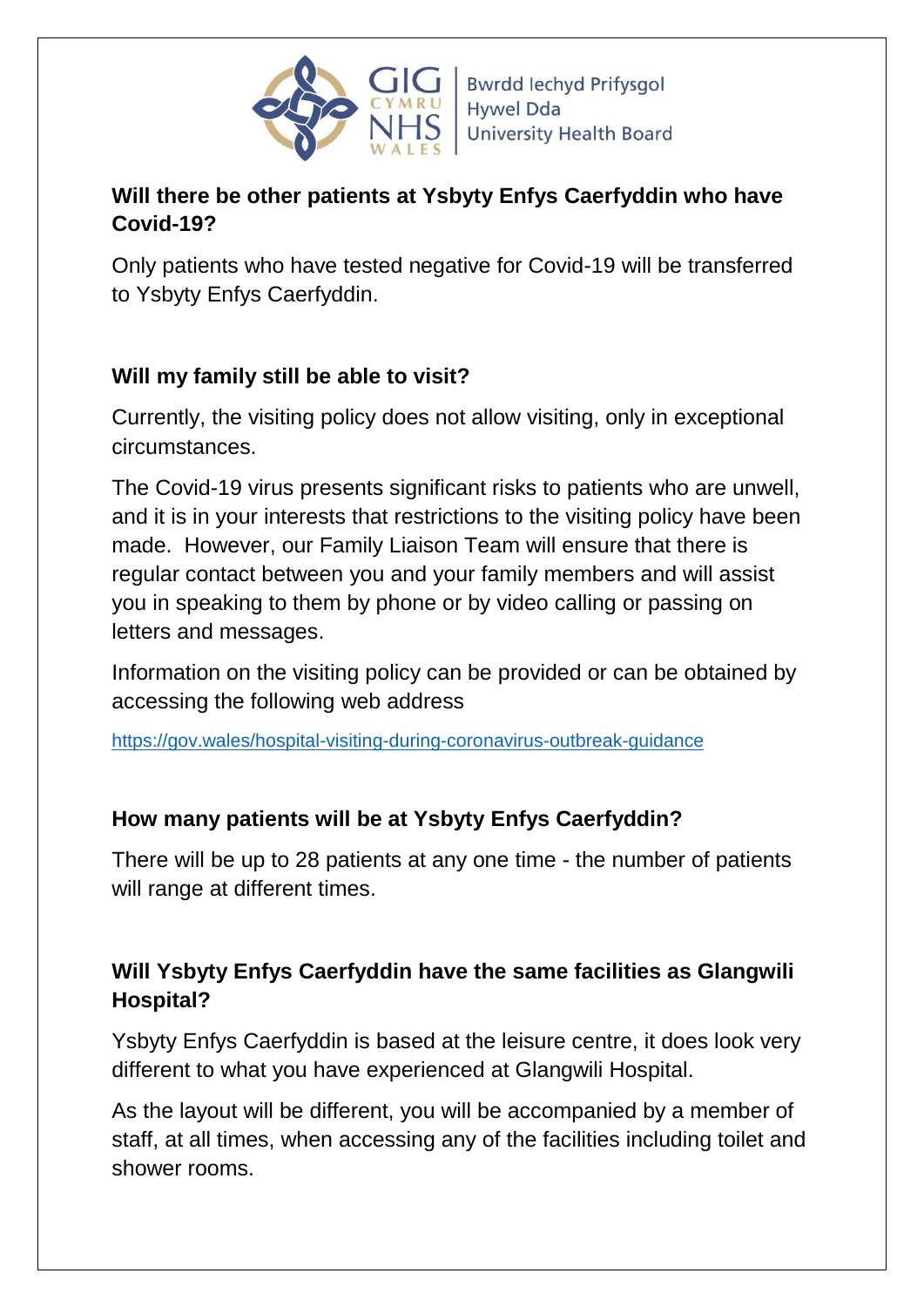

### **What if I want to go back to Glangwili Hospital?**

If you are a patient who is suitable for transfer to Ysbyty Enfys Caerfyddin, this means that you do not have any medical needs to remain in hospital for treatment.

Once you have transferred, only patients who have a clinical need, will return to the care of another hospital. However, please be reassured that our staff will be on hand at all times and will assist you with any concerns or needs that you have.

## **Will I still receive meals, drinks and snacks?**

You will still be provided with all meals, drinks and snacks as you have done during your time in hospital. Any special dietary needs will be accommodated.

# **How long will I need to stay at Ysbyty Enfys Caerfyddin?**

This will depend on your individual circumstances and will be discussed with you by the clinical staff looking after you, before your transfer.

## **Will my discharge be delayed because of my transfer?**

Your discharge will not be delayed due to your transfer.

Discharge arrangements will be discussed and planned with you before your transfer and reviewed with you during your stay.

## **Will I still have access to all my required medications?**

Yes, there will be no delay in providing your medications.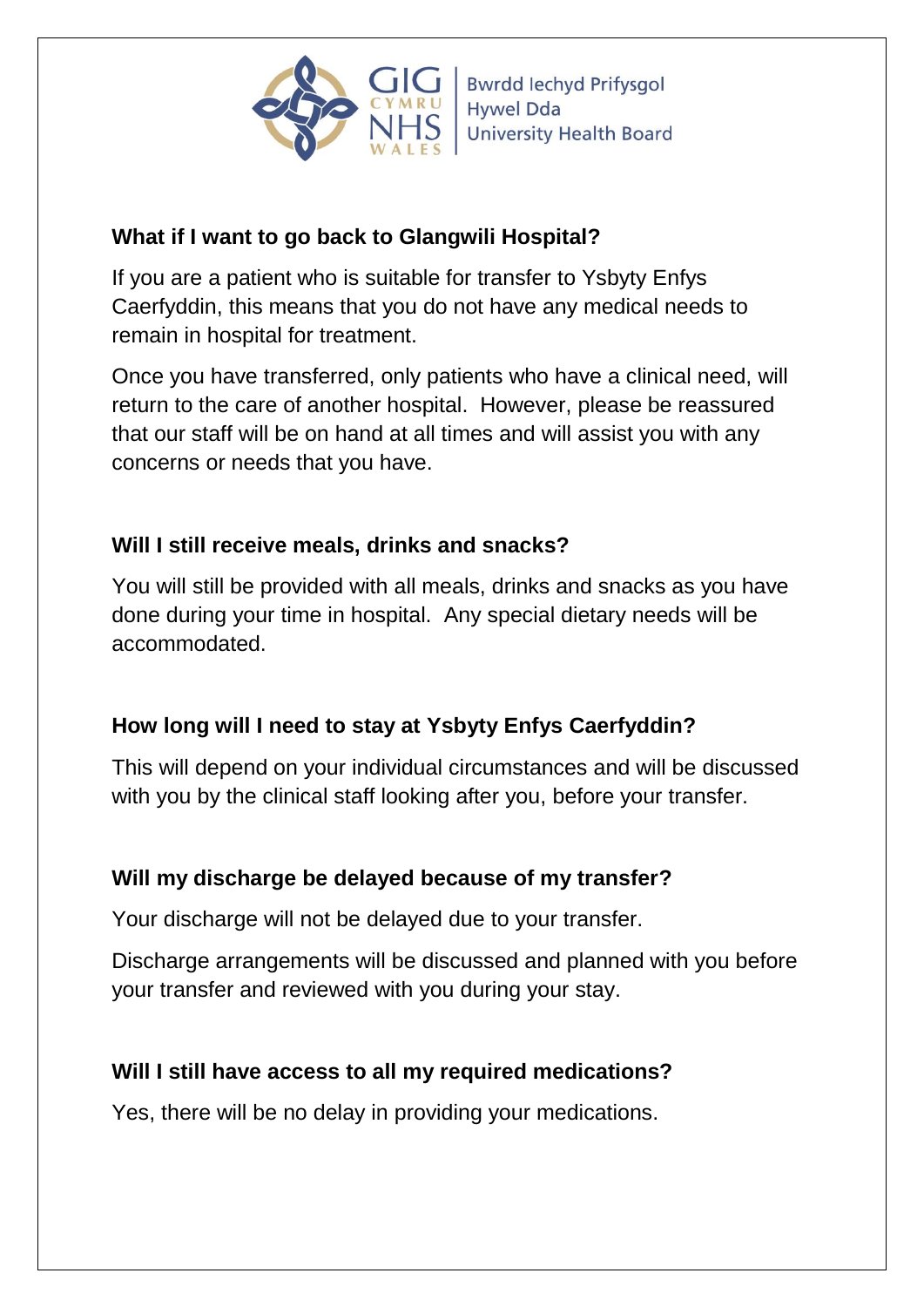

**Bwrdd lechyd Prifysgol Hywel Dda University Health Board** 

## **How will I be transferred to Ysbyty Enfys Caerfyddin?**

Suitable hospital transport will be arranged to transfer you and you will be accompanied by a member of staff.

# **Will Ysbyty Enfys Caerfyddin be safe, is there security in place?**

Ysbyty Enfys Caerfyddin safe and will be staffed 24 hours per day, 7 days per week. All necessary security and safety precautions will be taken at all times.

## **Are any recreation facilities available?**

Due to the temporary nature of Ysbyty Enfys Caerfyddin, there are no recreation facilities available. However, there will be an area for patients to sit together at food times, or to undertake activities together.

There will also be an area where patients can sit outside.

TV, radio and ipads will also be available.

# **What telephone number should be my family ring if they want to speak to me or ask questions about my care?**

The telephone number for Ysbyty Enfys Caerfyddin, ward 2 is 0300 3047338

We will ensure that we regularly update each day, the person who you have agreed we can talk to about your care. We will make every effort to ensure that you will be able to speak personally to your family and friends.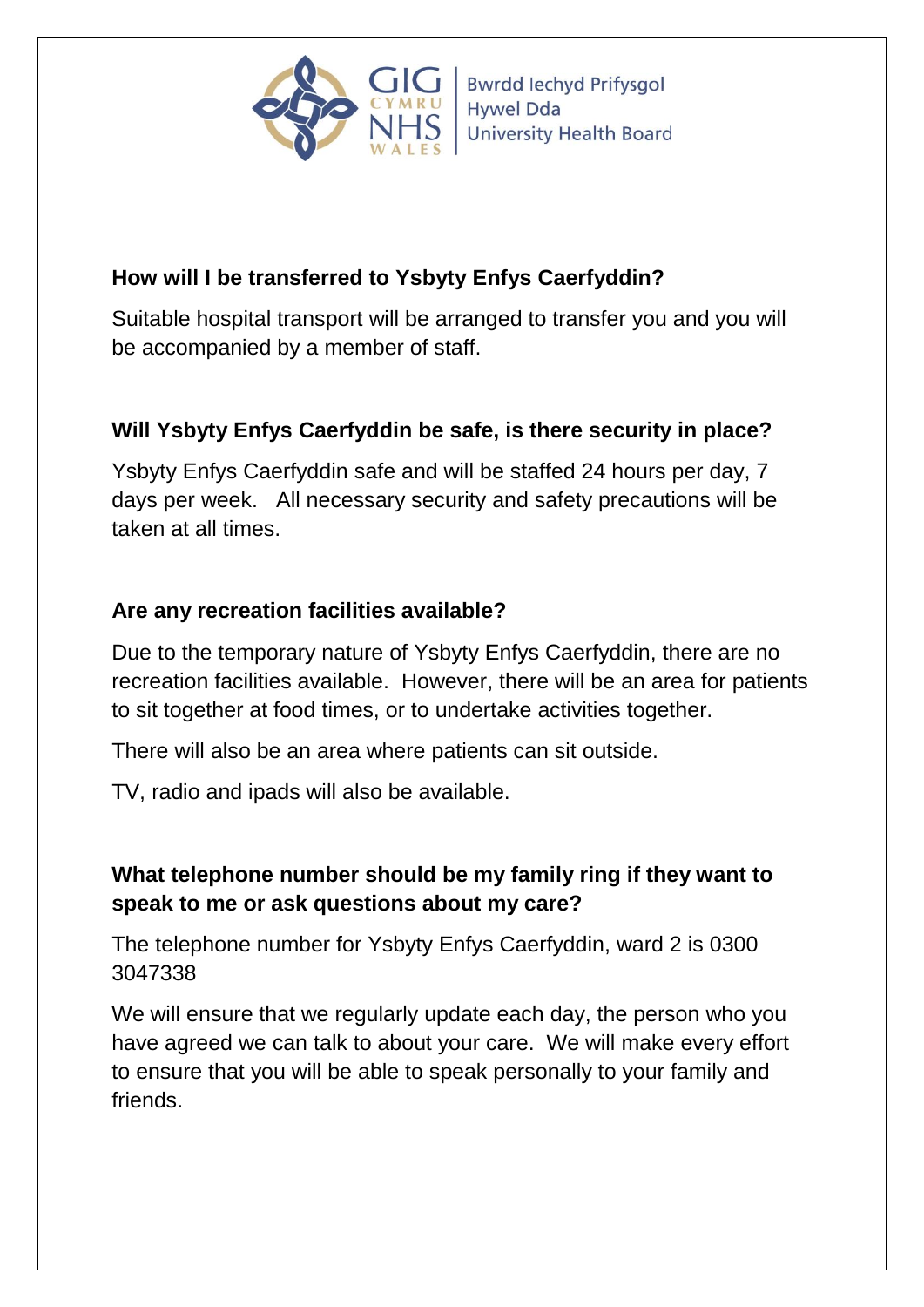

# **Will my belongings come to Ysbyty Enfys Caerfyddin safely with me?**

Yes, all of your belongings will transfer with you to Ysbyty Enfys Caerfyddin. Where you will have a bedside locker.

### **Will my family and friends know I have moved?**

Yes, we will ensure that your family or nominated person is contacted to discuss the transfer arrangements.

## **What if I want a change of clothes, or can my members send in clothing or other gifts?**

Our family liaison officers can make arrangements for any items to be collected or delivered such as clothing or other essential items, including gifts.

Your family and friends can contact our Family Liaison Team on 0300 0200 159 to make the arrangements for this. We will be making contact and advising of the ways in which we can support contact with your family and friends throughout your stay.